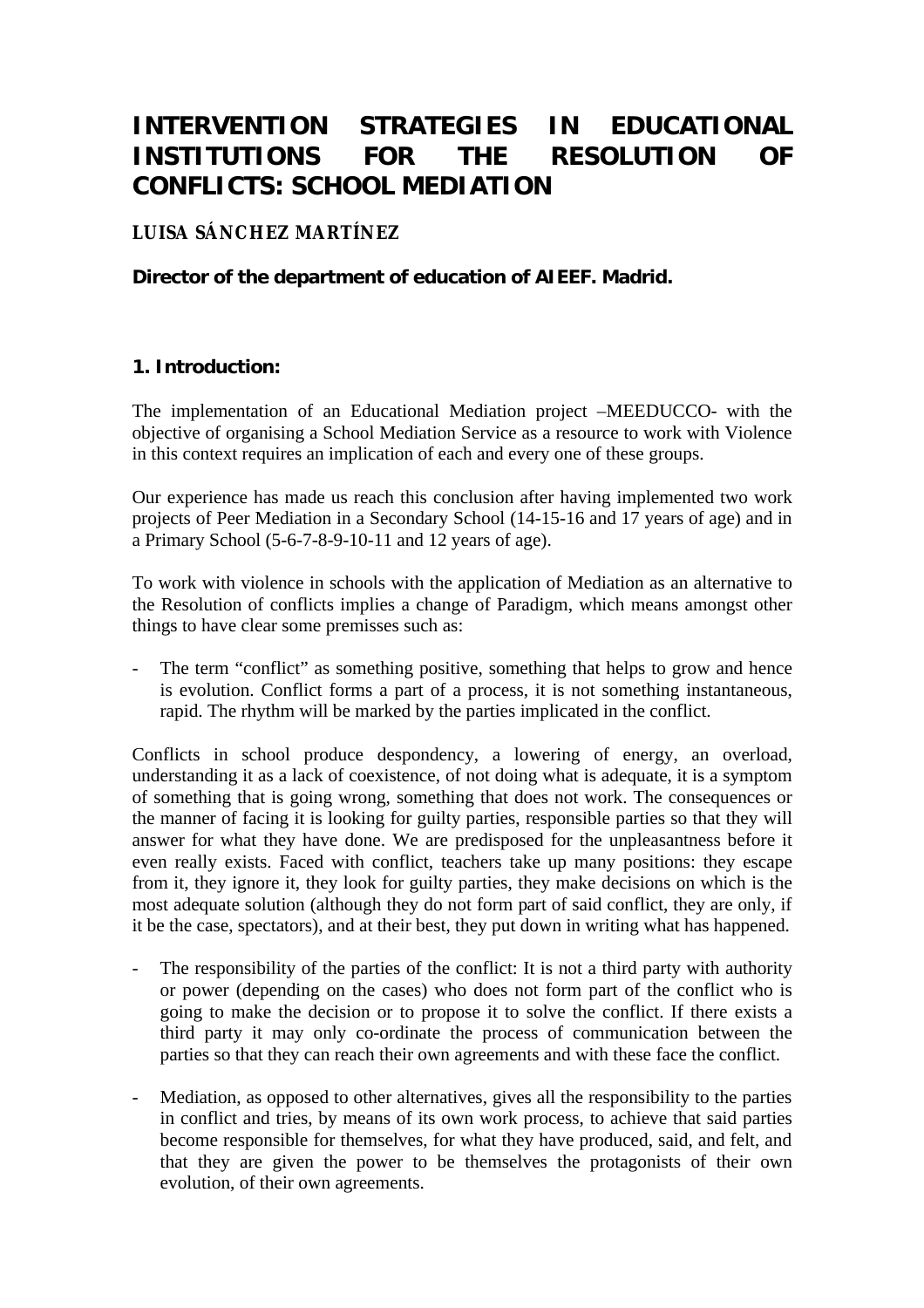In this way, and in the case of the students, faced with a conflict between them, it is they and amongst themselves who are going to implement their own resources for the solution of the established conflict. This situation, from the school institution, implies giving a degree of power, responsibility, and confidence to the student that is not normal in Spanish schools.

It is the teachers, and amongst them the Directing Staff, who in most cases hold the power in schools. From their posts they believe that they are responsible and hence their omnipotence before all conflictual situations that arise. They feel they are responsible, and what they do not know, many times, is that it is not possible to have an answer to a process in which they do not take part.

Teachers can participate in the processes of methodology, of content established by programme, of adaptation of objectives to contents, of organisation of the school spaces, of programming out-of-school activities, of planning the School's Rules, etc. because they are part of them. But many circumstances arise in the school where teachers do not participate and where conflicts are generated; situations of conflict in which differences appear and it is necessary to integrate. However, the teachers enter as a protagonist in the resolution of said conflicts and nevertheless, we repeat, they are not an active part of them.

We believe that the fear amongst teachers of the fact that the reception of responsibility by the students and the students management capacity regarding conflicts becomes operational with the implementation of a peer mediation service is due fundamentally to the loss of power (not of authority) in the institution, as they give up a responsibility that although it is not theirs they have always assumed by tradition, the history of education , and custom.

Mediation is normally done in a space of the school in which only the mediators and those who are mediated participate, hence all are students. Teachers are not present in the mediation, nor can they control the process directly. This implies a confidence in the students who carry it out.

Confidence in students without a direct control of the teachers is not a habit in schools. Normally, the students are left alone when the teachers control the work they are doing and afterwards they can evaluate its results. But in mediation evaluation can only be done a posteriori, and in the work that is done, although the general process is known, the particular process of the parties in conflict in each situation is never known by "others". This is why it demands an amount of confidence in all the process.

- The solutions: The agreements that are adequate for the parties are those that they determine. The only limit is that they are not against the human rights or the limits established by the school, if the agreements should affect it. The solutions, the agreements are of the parties. They have nothing to do with what others think or what for others is more convenient or adequate. This situation makes the students, the parties, work on their co-responsibility to achieve what they think is more adequate for both of them. It does not matter that others do not like it, that others do not understand it; what is important is an agreement that is valid for the parties who were in conflict.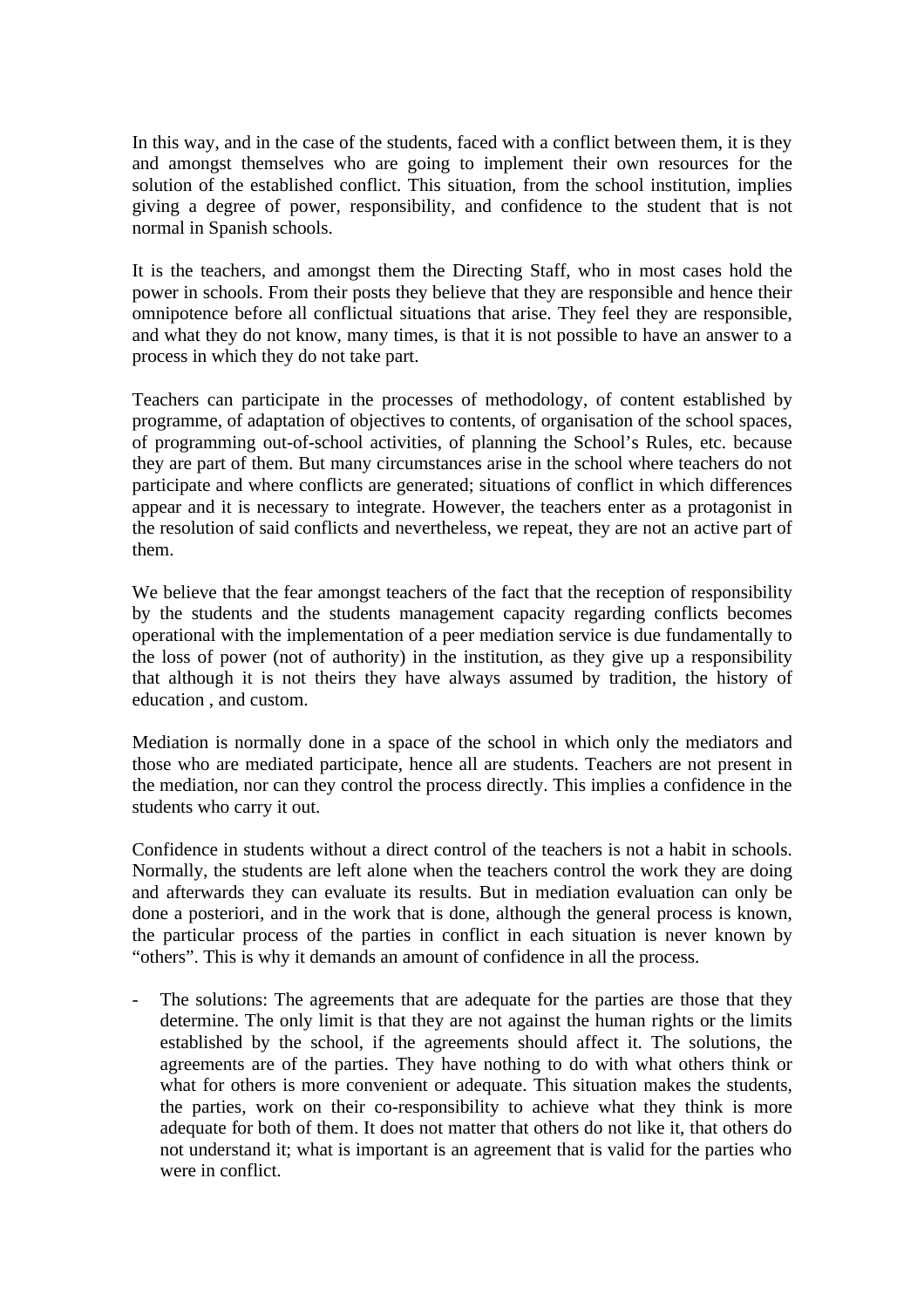- Taking into account this situation and what the change of paradigm implies it is necessary that when the establishment of a Mediation Service begins in the School, we begin from:
	- An information/sensitization of all the members of the School Community.
	- To propose a specific training in School Mediation to:
		- Directing Staff.
		- Teachers.
		- Beneficiary students of the Mediation Service.
		- Parents of the School.
		- Non-teaching staff.

If we want to have a school in which the resource of the Mediation Service not only begins but also becomes operational, and thus is efficient in achieving its goal and is a resource in the prevention and attention of the situations of school violence, expressed through the conflicts between peers or between two different parties, it is necessary to obtain from each of the members of the School Community a series of requisites.

#### **Directing Staff:**

- That it understands what mediation is.
- That one of its members participates in the specific training on the content of mediation.
- That it compromises in the projection and implementation of the mediation service in the school facilitating:
	- The flexibility of the students' timetables for carrying out the training and the real mediations.
	- The organisation of timetables so that the sensitisation and information with the students and the teachers of the School can be done.
	- The adequate spaces for the specific performance of the mediators' training and a space for the performance of the mediations.
	- The adequate materials for the Projection of the Mediation Service in the School every time the school year begins.
	- That it has an active presence in the activities that are related to this matter as a representation of the school and that they form part of the school.
	- That it recognises the convenient times for the performance of the task to the person in charge of the co-ordination of this Service (adult Mediation co-ordinator).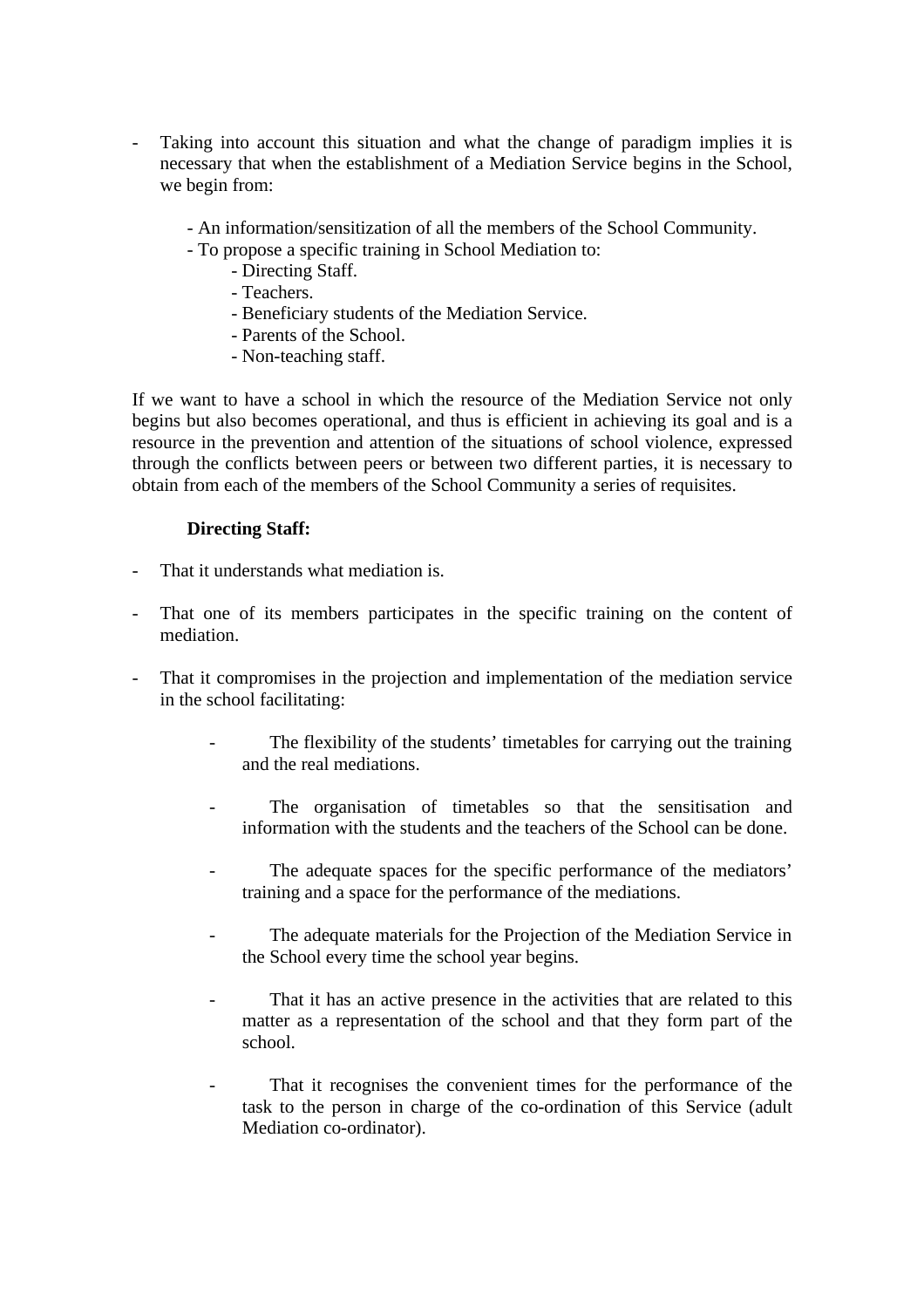#### **Teaching team.**

It is fundamental that the Team of teachers who are daily in contact and working with the students know what mediation is, its primary objectives, the techniques it uses, and the procedures for its implementation.

Teachers are continuous references for the students, hence if they cooperate with the learning the students have with respect to mediation with the continuous behaviour or conduct in the classroom, the impact is much stronger. That is, if to work with conflicts one of the important techniques is active listening, the fact that a teacher listens actively to his/her students, in the same way that students learn in the Mediators' training, makes the learning of the students coherent, and furthermore it is globalised. The active reference in the classroom, the teacher, uses techniques that later on form a part of the mediation process. The learning is much quicker.

#### **In any case, the necessary elements required by this group of teachers would be the following:**

That they know the existence of the programme in the School.

That they are informed and if possible sensitised about the importance of Mediation as an alternative to the resolution of conflicts and hence an alternative to work with school Violence.

That they understand the importance of the fact that the students are the protagonists of the conflicts that they generate and that they trust in the capacity they have to look for solutions.

That they understand the importance of giving responsibilities to the students, although this might mean not controlling absolutely all the school with respect to the process of teaching-learning.

That they understand the meaning of mediation so they can motivate the students in conflict to attend the service and strengthen before the others the role of the mediators in the school.

That they understand that although in many cases the mediators are not "exemplary students", said mediators are persons who have learned to work with their peers in the matter of solving conflicts and that they are capable of carrying it out.

That they count on the Mediation Service as a real and operational resource that the School has to give answers to the needs (of resolution of conflicts) that appear in the school.

That they are flexible regarding the timetables with the students that are being trained in Mediation and are going to be future mediators so that the training group may adjust to an agreed and real timetable.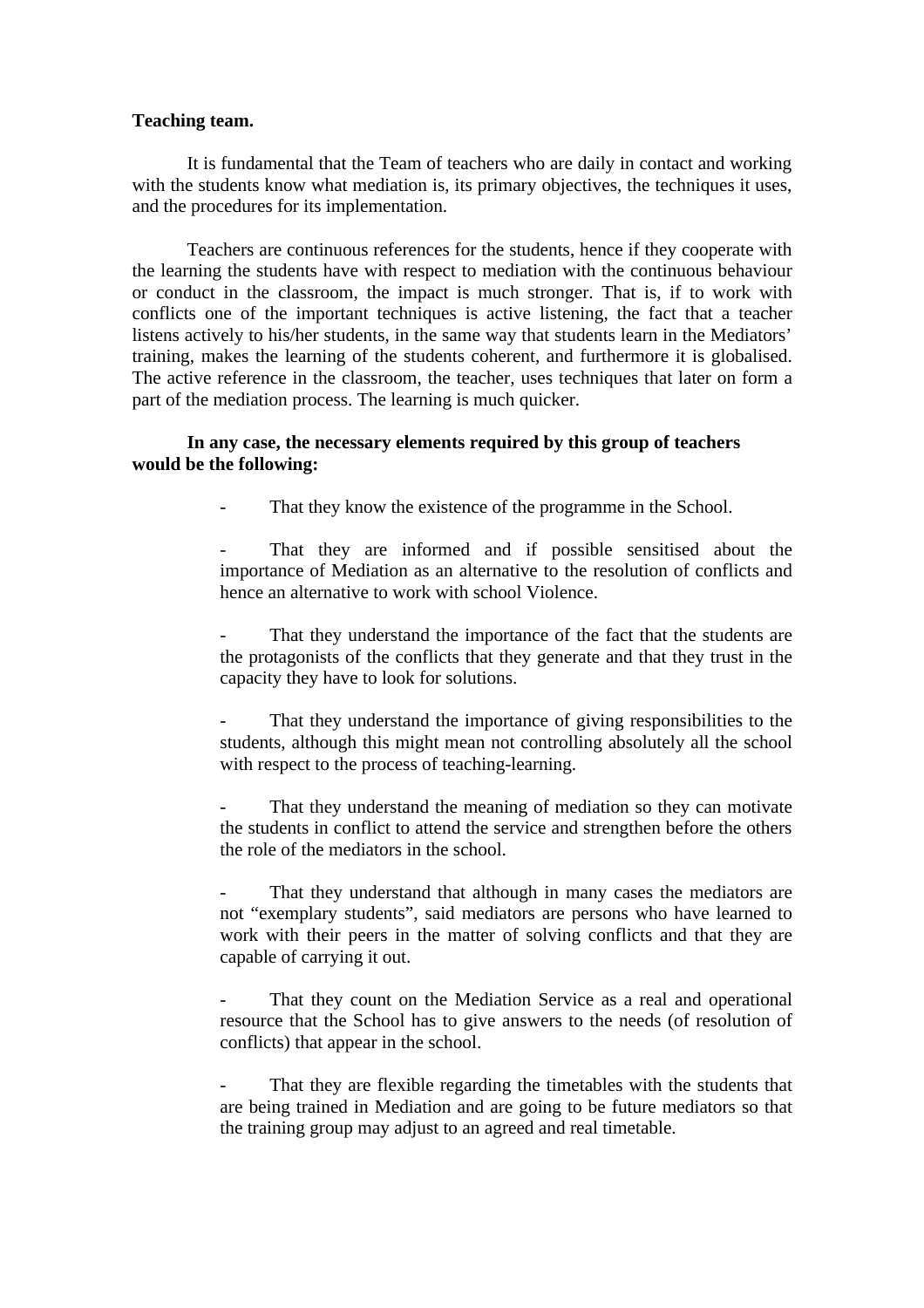#### **The Students.**

This is the most numerous group of the School.

To work with students from the perspective of mediation implies taking into account many elements, but I will only go over a few of them:

> • Students are educated in a social model that is reflected in all the contexts in which they move, hence the School is another one. Generally, according to the students, this social model talks about: "Everyone mind their own business and do not interfere with what others do, most of all if it is not good". Evidently fights, insults, physical assaults, thefts, etc. are situations that students classify as unpleasant and typical which you are better out of, and if you are in them you must end up winning so as to not appear as a "good-for-nothing or a loser" in the face of the group.

> From the perspective of "staying outside of conflicts so that nothing touches you" at first many students see mediation as an "interference" in the other's conflict. When this is analysed and they see that the mediator is not going to enter any conflict, but instead will only be ready to collaborate in restoring the communication process of the parts in conflict, as long as they voluntarily wish to do so, the students begin to understand the meaning of Mediation.

> • Another important element to be taken into account with students is **the responsibility they are given with the management of Mediation**. It is important to explain to them that they are responsible for their conflicts and hence nobody better than they can analyse, work, and reach agreements that benefit both parties.

> This characterisation of the student as an adult, regarding the responsibility he/she is given, and the importance that as persons they have in the process, is one of the most important elements in the motivation of students, in the training process they are going through, and in the implementation of the Mediation service in the School.

> • To work based on the fact that **the students CAN perform the process by themselves** means approaching the self-concept and self-esteem of the students. We must say that in the schools we have worked with both on sensitisation and on the implementation of the Mediation Service of the School we have found that the Self-esteem and the Self-concept of the students both of primary and secondary schools were very low. For this reason we worked this subject procedurally in the following way:

• When we begin to value them for what each of them is and knows the students begin to contribute to the group.

• When we begin to value them for their differences and the contribution of each one's style to the training group and we do not tell them that they are good or bad, but on the contrary that what they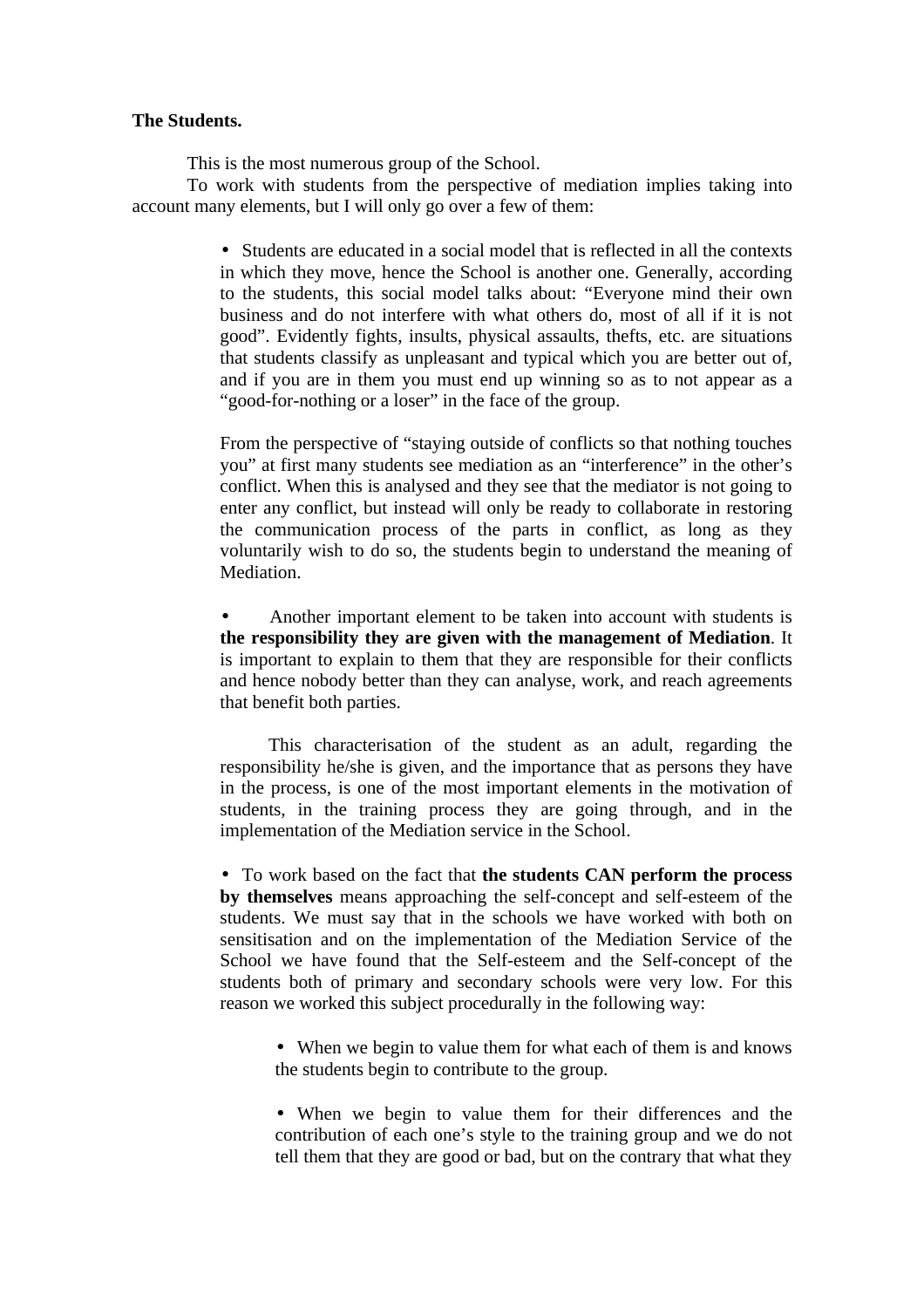say is valid but that we are going to adapt it to the objectives that we have here they begin to collaborate in the process of the group.

• When we begin to listen to them, first the "nonsense they say", then "what they are feeling", and later "the proposals they have", they begin to feel important in the group and they begin to acquire confidence in it to be able to work.

• When we do not use the stereotypes, most of all those that refer to bookworm, irresponsible, break all the rules, being a bad student, being lazy, being a troublemaker, being childish, being irresponsible, being "silly", etc. and we simply transform the difference into capacity and from there we enhance the resources of the person, said person feels valued and what he/she first does is to stay in the work place.

• When they feel that they form part of something where each of them is important, it is the time to give responsibilities to the group, but trusting that they are capable. And they are capable because they know and because they want to do it.

All the students of the School need to be informed of the presence of the Mediation Service in the school so that they can attend it if they consider it necessary. And in the same way it is necessary that they are sensitised about the importance of this process so that they not only respect the mediators but also they make their job easy, and hence they can work directly on the Prevention of Violence in schools.

#### **The parents of the School.**

The collectivity of parents of the school is important and is necessary in the implementation of this project. We remind you that like the teachers, the parents are also educational references of the students, because the students are their sons and daughters. It is important to work with this collectivity from the perspective of the Parents Association of the School as a formalised institution of the School Community and the parents in general as educational references of the students of the school.

**Although it is adequate to work with the Parents Association formally, from the institutional role they have, and we do so, we will contribute those elements we think we should work with with this collectivity in general:**

- Information and Sensitisation about what mediation is, what it is useful for, and which is the function the School Mediation Service will have in the school itself.
- To make the parents aware of the importance of identifying violent behaviours and defining a guideline of action faced with them.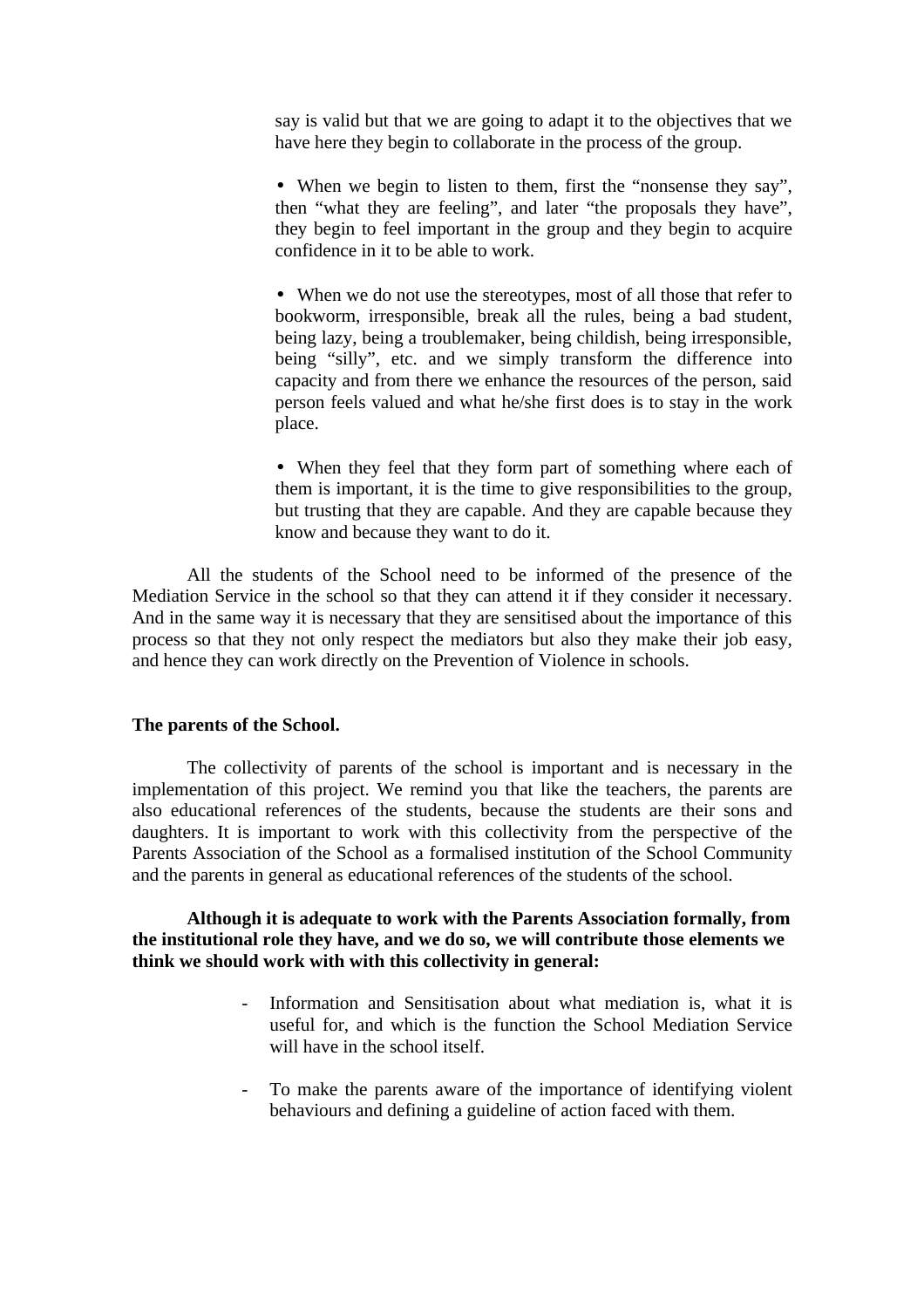- That the parents understand the importance of their sons and daughters being capable of learning to solve their own conflicts that they generate themselves or that they feel involved in.
- That the parents facilitate the participation of their sons and daughters in the processes of mediator training or in the processes of mediation themselves.
- That this collectivity knows the techniques to be used in the mediation process so that those who wish, through the training, can learn them and put them into practice in their educational context. In this way the impact of the learning will be greater as not only in the school do we function with a certain method, but also in the family context we act with the same method of resolution of conflicts.
- That the parents who do not participate actively in the training process, but whose sons and daughters do participate, understand and respect the responsibility their sons and daughters acquire and that they can answer the questions, proposals, and attitudes that their sons and daughters make faced with conflicts in the family context, because when one learns, one internalises what one has learned and can use it in the different contexts where one interacts.

#### **The non-teaching staff.**

Included in this staff we could name different personalities, but we will refer to two in particular: the porters (Auxiliary Technicians of Control) and the dinning-room caretakers and out-of-school monitors.

#### *The porters (Auxiliary Technicians of Control)*

#### **The porter has an important task regarding the spacial organisation of the school, as well as of the resources of classrooms, videos, and others that are necessary in the process of information and sensitisation.**

It is necessary that the porter is not only informed by the Directing Staff but also informed of the process that is beginning in the School.

- It is important that he/she knows the ways of treating the students, respecting their capacity of responsibility and of confidence in the process they are beginning.
- It is important that he/she knows the coordinators of the Project of implementation of the Mediation Service, as they have to solve many things together: classrooms, material resources, telephone calls, that the cafeteria is left open if we are going to stay for lunch, that they do not close certain doors, that they supply certain keys, etc. because many times the instructions that the Directing Staff give are: be at the disposal of the co-ordinator of the Mediation Project, both of the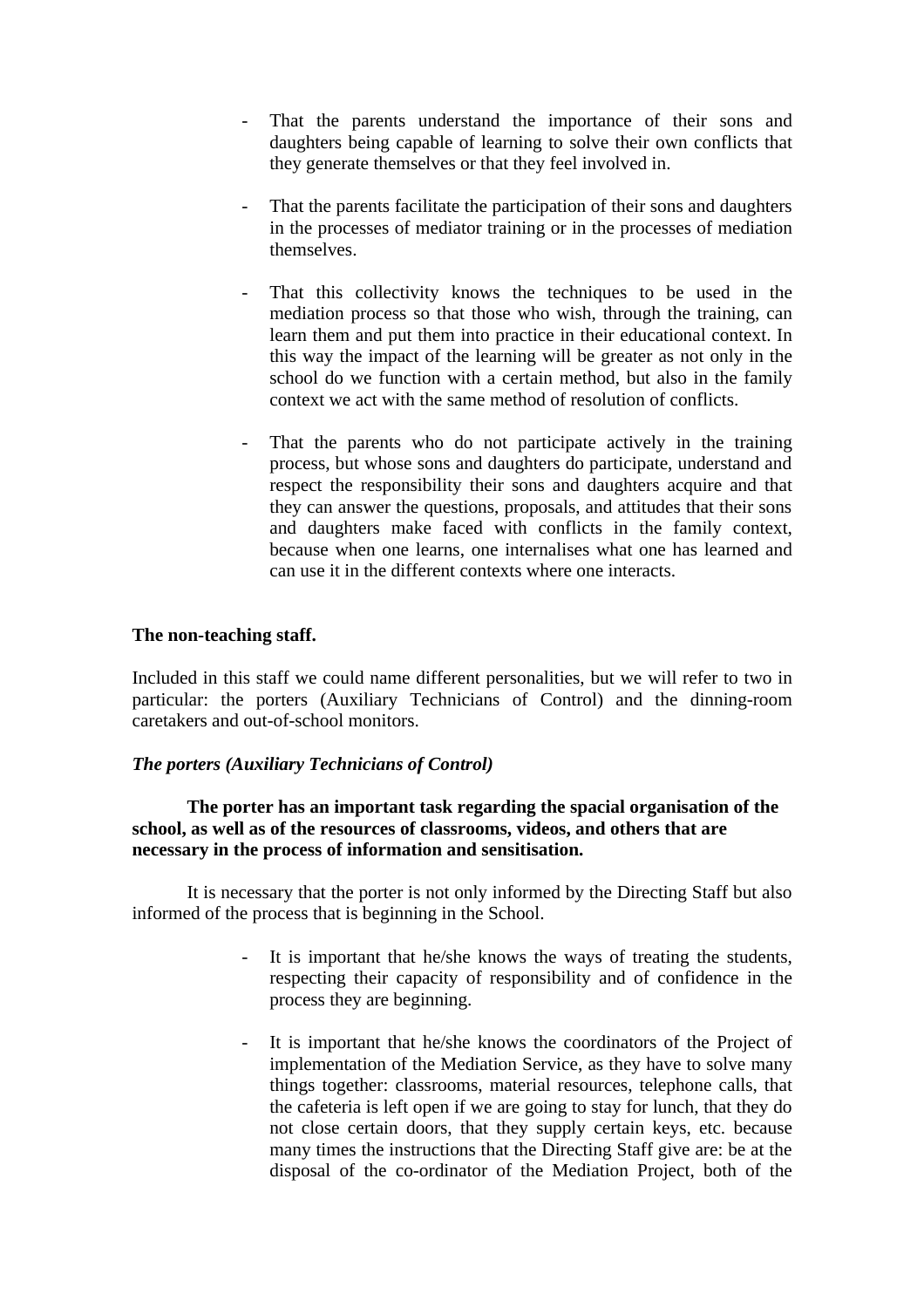coordinating teacher and of the Institution that implements it, in this case AIEEF.

- That he/she knows the objectives of the Mediation Service so that he/she can also inform the students, as the porters are continuous witnesses of conflicts that occur in the corridors, the school playgrounds, even out of the school, and if they have the information they can direct to the Mediation Service.

#### *The dinning-room caretakers and out-of-school monitors.*

**As we know, these persons work daily with the students of the schools wherever they have these resources. It is extremely important that these persons:**

- Are informed and sensitised about the Mediation as an alternative to the resolution of conflicts.
- It would be adequate that they are trained not as mediators but in the use of the mediation techniques, as like the teachers they are adults that work with the students and hence are references in their educational process. For this reason it would be adequate that they use the mediation techniques when conflicts arise or that they could direct to the Mediation Service when the students express a conflict in the spaces where these persons work.

#### **THE IMPLANTATION OF THE MEDIATION OF PEERS RESOURCE IN THE SCHOOL. MEEDUCO PROJECT.**

The process we follow to implant the MEEDUCO Project is the following:

# **1. Stages and moments.**

We can divide the Programme in 6 stages, which would include 10 moments.

#### **2. The 6 stages of the MEEDUCO programme**

I) Information and sensitization to involve the whole of the educational community so that they face daily and constantly the management of the conflicts that arise or may arise in the school.

II) Analysis of the needs of the school and of the educational community regarding the conflicts that arise and those that can be worked on with mediation.

III) Training of programme coordinators and of the students that are selected to be mediators. This is achieved by

- Developing specific training programmes.
- Role-play exercises of mediation between peers.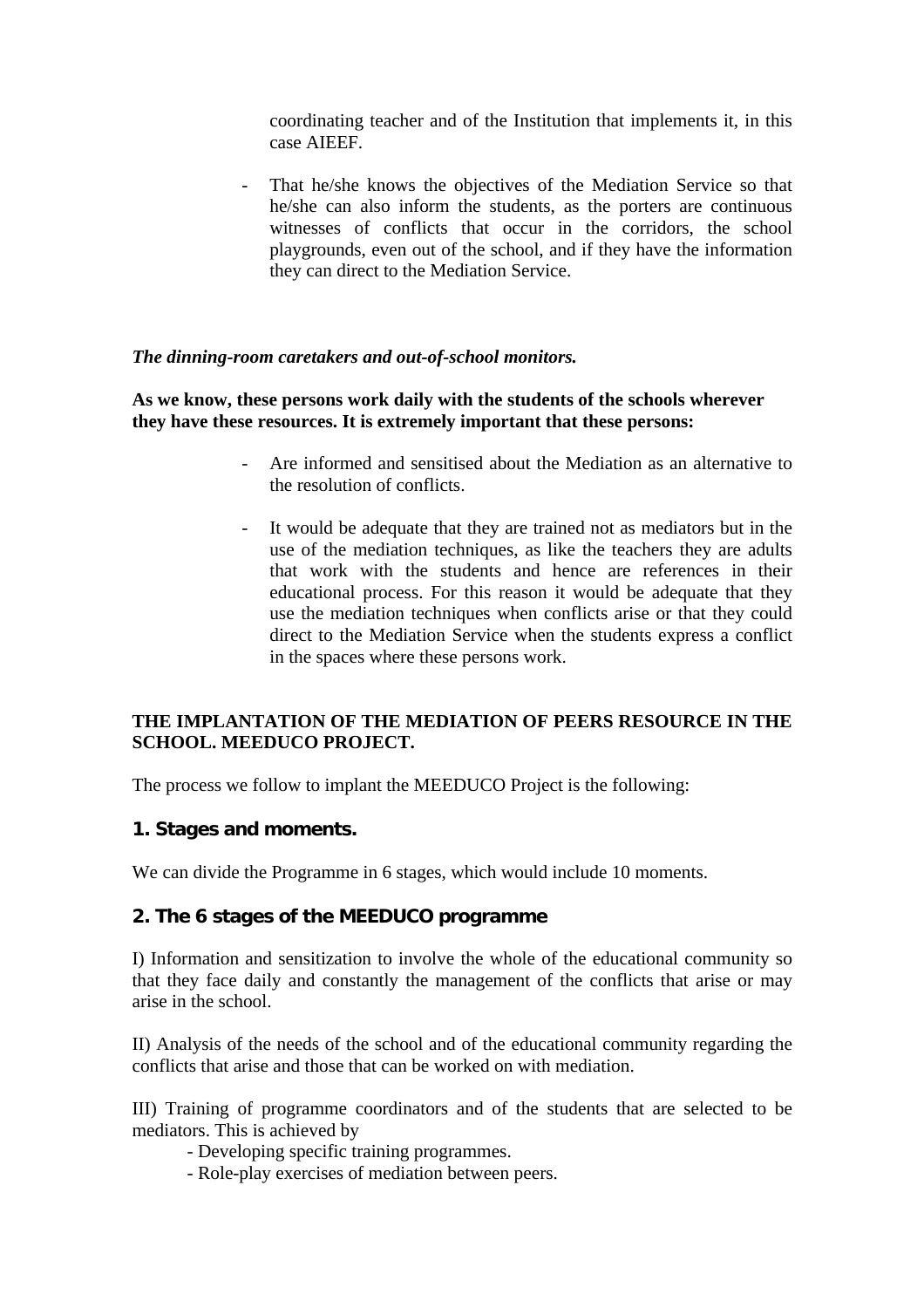- Support materials, written and visual documentation.

IV) Implantation of the Mediation Service in the school, which would comprise three phases:

- Organisation of the Mediation Service
- Actions for the organisation of the Mediation Service
- Opening of the Mediation Service

V) Monitoring.

- Of the needs of the mediators
- Of the starting of the mediations

VI) Evaluation of results of the school mediation Programme.

# **3. The 10 moments of the MEEDUCO programme.**

The development of the project can be done in 10 moments. The process of implantation is the following:

1. Information and sensitization of the Directing Staff of the school and of the teachers that are interested in this subject. The contents are centred in the mediation programme, objectives, participants, importance of the educational process, and budget.

2. Agreement of the starting up of the project.

3. Specific training for the co-ordinator of the Mediation Programme between peers. Depending on the context and the situation of the school, this training can be extended to the team of teachers or to a part of it.

4. Students:

- Information and sensitization.
- Analysis of the school's problems
- Gathering of volunteers for the specific programme of training of peer mediators.

5. Meeting with the participating teachers in the training to establish election criteria of the volunteer candidates in the school for the mediator training course. Identification of the groups of students that are candidates for the mediator training course.

6. Information and sensitization of the parents of the chosen students to accomplish the process of training of peer mediators.

7. Specific training for the selected students to be mediators of the school.

8. Implantation of the mediation service: